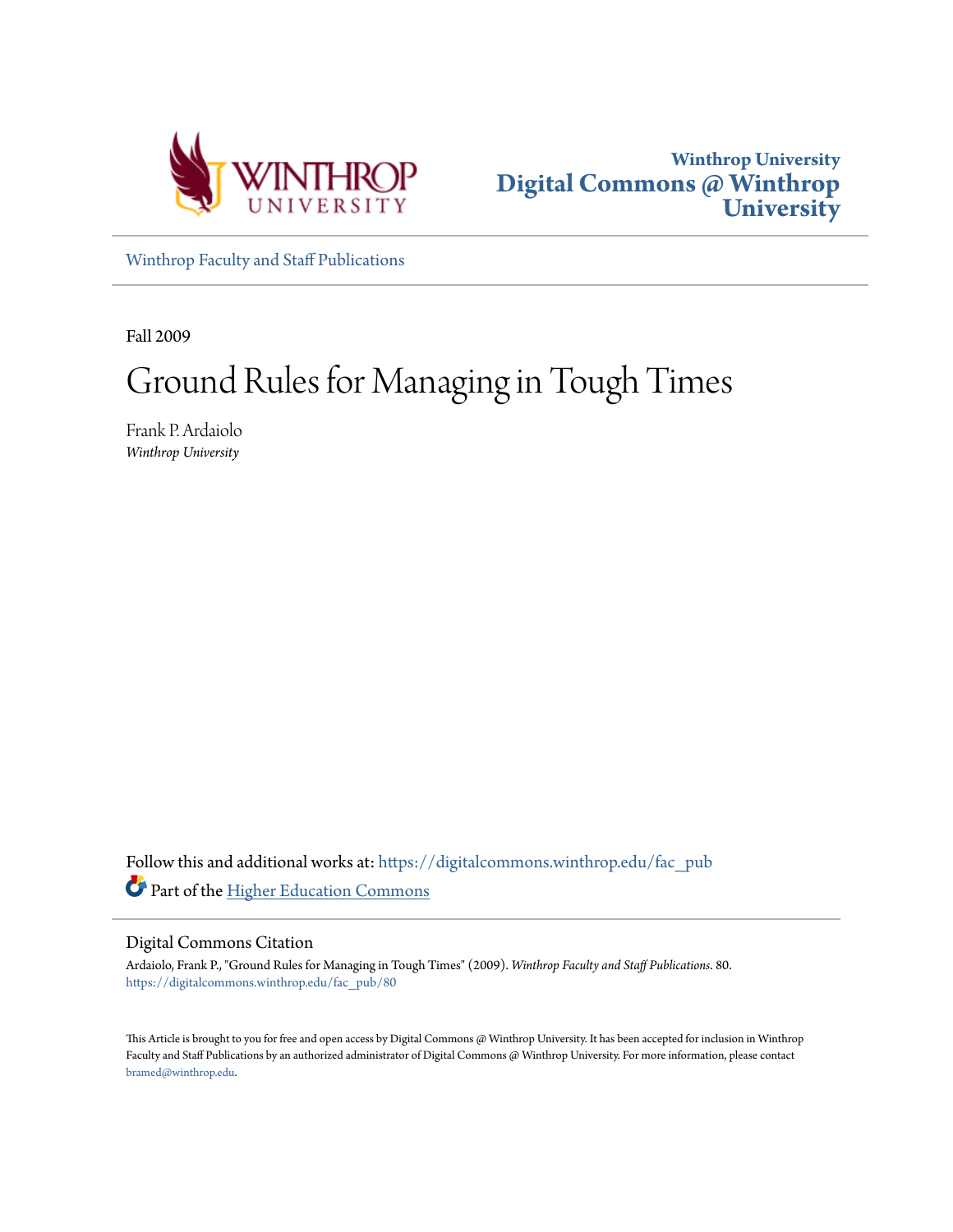# **BUDGETS** Ground Rules for Managing in Tough Tomes BY FRANK P. ARDAIOLO

As fiscal year 2009 drew to a close, and fiscal 20I0 began, a common theme emerged: the need to continue reducing, or managing, our budgets. In 1989, when I arrived at Winthrop University, a state supported institution in South Carolina, student tuition and fees accounted for some 27 percent of budget revenues and state appropriations provided 41 percent. Just a few months into the 2010 fiscal year, we estimate state appropriations will account for just 11 percent of revenues and student tuition and fees will provide 53 percent of revenues.

The student affairs staff coped with these financial setbacks by reducing commitments and services and mandating a nine day furlough for all employees as the most palatable last resort. Clearly tuition and fees could not be increased to cover this shortfall, which is estimated at more than \$700 per student per semester. Major cuts in the salary base, programs, and offerings were required for the 2010 fiscal year to meet state-mandated budget reductions.

Such reductions in response to external demands can be professionally demoralizing for senior affairs officers (SSAOs) and affected staff members, but they can lead to leaner programmatic approaches that preserve the mission and vision of the entire campus community.

## **University Leadership Sets the Tone**

Winthrop's student affairs division approached budget reductions by following a disciplined process designed by President Anthony J. DiGiorgio, who provided his five vice presidents with a set of assumptions and principles for examining proposed cutbacks. Our consensual decision making process has resulted in the university's continuing progress.

President DiGiorgio assembled his leadership team and set the ground rules for many days of discussion. His rules included the following:

- All proposals were reviewed bases on their contribution to the vision and mission of the university. We were, in the president's words, "To preserve the university's future from the demands of the present."
- Everything the university does was on the table for discussion. There were no sacred projects, programs, or functions.
- All discussions and reviews were conducted in the strictest confidence. Any team member tasked to review or write a report was expected to compile and assemble the report confidentially without staff assistance to avoid the spread of rumors
- If any team members were asked about the planning exercise, the universal response was similar. We were involved in developing a plan in response to the budget cuts we were all facing. Together we would fashion uniform responses to any specific concern or question asked by a member of the academic community. We needed to ensure consistent and ongoing communication o all key constituents and stakeholders. Our goal was to be realistic yet positive.
- We checked our professional and personal egos at the door. We functioned as a team that transcended function responsibilities.